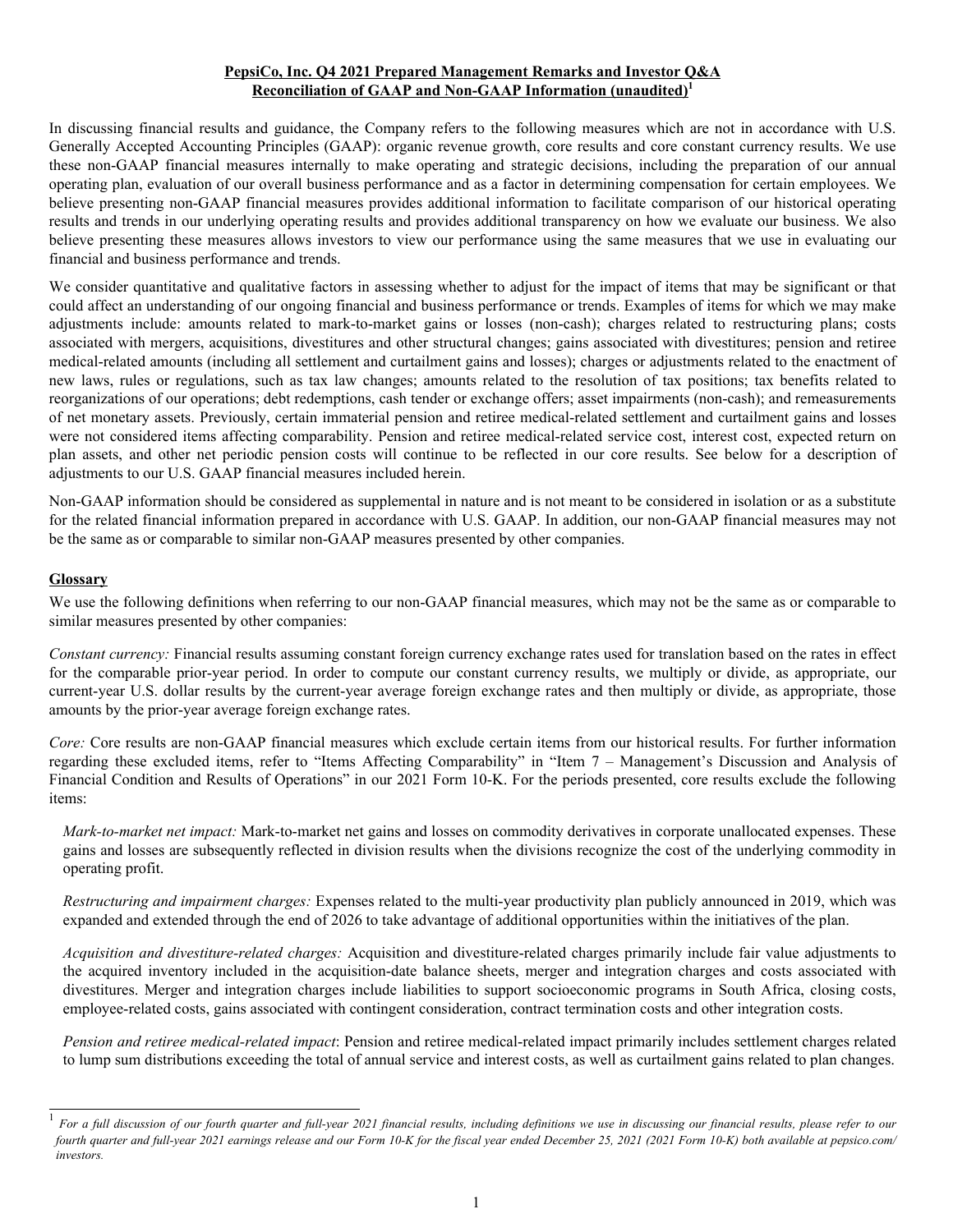*Charge related to cash tender offers*: As a result of the cash tender offers for some of our long-term debt, we recorded a charge primarily representing the tender price paid over the carrying value of the tendered notes and loss on treasury rate locks used to mitigate the interest rate risk on the cash tender offers.

*Tax expense related to the TCJ Act*: Tax expense related to the TCJ Act reflects adjustments to the mandatory transition tax liability under the TCJ Act.

*Effective net pricing:* Reflects the year-over-year impact of discrete pricing actions, sales incentive activities and mix resulting from selling varying products in different package sizes and in different countries.

*Organic revenue growth:* A measure that adjusts for the impacts of foreign exchange translation, acquisitions and divestitures, and where applicable, the impact of an additional week of results every five or six years (53rd reporting week), including in our 2022 financial results. Adjusting for acquisitions and divestitures reflects mergers and acquisitions activity, including the impact, in the year ended December 25, 2021, of an extra month of net revenue for our acquisitions of Pioneer Food Group Ltd. (Pioneer Foods) in our Africa, Middle East and South Asia division and Hangzhou Haomusi Food Co., Ltd. *(*Be & Cheery) in our Asia Pacific, Australia and New Zealand and China Region division as we aligned the reporting calendars of these acquisitions with those of our divisions, as well as divestitures and other structural changes, including changes in ownership or control in consolidated subsidiaries and nonconsolidated equity investees. We believe organic revenue growth provides useful information in evaluating the results of our business because it excludes items that we believe are not indicative of ongoing performance or that we believe impact comparability with the prior year. The two-year organic revenue growth rate is the sum of organic revenue growth rates for the current period and the corresponding period in the prior year.

*Organic volume:* Excludes the impact of acquisitions and divestitures, and where applicable, the impact of the 53rd reporting week. Adjusting for acquisitions and divestitures reflects mergers and acquisitions activity, including the impact, in the year ended December 25, 2021, of an extra month of volume for our acquisitions of Pioneer Foods in our Africa, Middle East and South Asia division and Be & Cheery in our Asia Pacific, Australia and New Zealand and China Region division as we aligned the reporting calendars of these acquisitions with those of our divisions, as well as divestitures and other structural changes, including changes in ownership or control in consolidated subsidiaries and nonconsolidated equity investees.

*2022 guidance and long-term organic revenue target:* Our 2022 organic revenue growth guidance and our long-term organic revenue growth target exclude the impact of acquisitions and divestitures, the impact of the 53rd reporting week and foreign exchange translation. Our 2022 core effective tax rate guidance and our 2022 core constant currency earnings per share (EPS) growth guidance exclude the mark-to-market net impact included in corporate unallocated expenses and restructuring and impairment charges. Our 2022 core constant currency EPS growth guidance also excludes the impact of foreign exchange translation. We are unable to reconcile our full year projected 2022 or our long-term organic revenue growth to our full year projected 2022 and long-term reported net revenue growth because we are unable to predict the 2022 and long-term impact of foreign exchange due to the unpredictability of future changes in foreign exchange rates and because we are unable to predict the occurrence or impact of any acquisitions and divestitures. We are also not able to reconcile our full year projected 2022 core effective tax rate to our full year projected 2022 reported effective tax rate and our full year projected 2022 core constant currency EPS growth to our full year projected 2022 reported EPS growth because we are unable to predict the 2022 impact of foreign exchange or the mark-to-market net impact on commodity derivatives due to the unpredictability of future changes in foreign exchange rates and commodity prices. Therefore, we are unable to provide a reconciliation of these measures.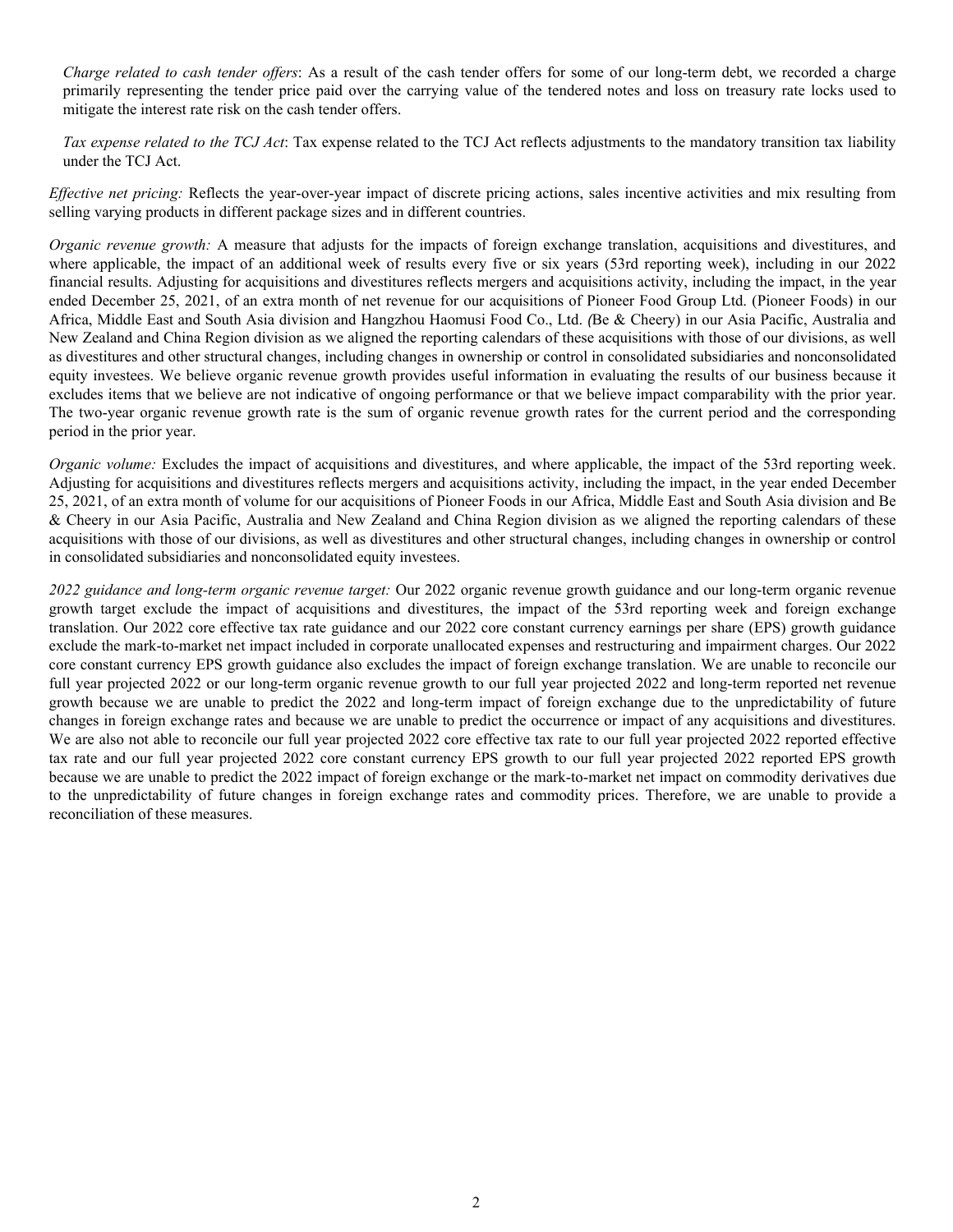# **PepsiCo Net Revenue Growth Reconciliation**

|         | Quarter Ended 12/25/2021                        |                                    |                                     |                                                              |                   |                             |
|---------|-------------------------------------------------|------------------------------------|-------------------------------------|--------------------------------------------------------------|-------------------|-----------------------------|
|         | Impact of                                       |                                    |                                     |                                                              | Impact of         |                             |
|         | Reported %<br>Change,<br><b>GAAP</b><br>Measure | Foreign<br>exchange<br>translation | Acquisitions<br>and<br>divestitures | Organic $%$<br>Change,<br>Non-GAAP<br>Measure <sup>(a)</sup> | Organic<br>volume | Effective<br>net<br>pricing |
| PepsiCo | $12 \frac{9}{6}$                                |                                    | (0.5)                               | $12\%$                                                       |                   |                             |

### **Gross Profit Growth Reconciliation**

|                                                           | Quarter Ended       | Year Ended          |
|-----------------------------------------------------------|---------------------|---------------------|
|                                                           | 12/25/2021          | 12/25/2021          |
| Reported gross profit growth, GAAP measure                | $9\frac{0}{0}$      | $10 \frac{9}{6}$    |
| Impact of:                                                |                     |                     |
| Mark-to-market net impact                                 |                     |                     |
| Restructuring and impairment charges                      |                     |                     |
| Acquisition and divestiture-related charges               |                     |                     |
| Core gross profit growth, Non-GAAP measure <sup>(a)</sup> | $\frac{0}{0}$<br>10 | $\frac{0}{0}$<br>10 |

## **Operating Profit Growth Reconciliation**

|                                        | Year Ended 12/25/2021                             |                                         |                                               |                                                          |                                                             |  |
|----------------------------------------|---------------------------------------------------|-----------------------------------------|-----------------------------------------------|----------------------------------------------------------|-------------------------------------------------------------|--|
|                                        |                                                   | Impact of Items Affecting Comparability |                                               |                                                          |                                                             |  |
|                                        | Reported<br>$%$ Change.<br><b>GAAP</b><br>Measure | Mark-to-<br>market<br>net impact        | Restructuring<br>and<br>impairment<br>charges | Acquisition<br>and<br>divestiture-<br>related<br>charges | Core<br>% Change,<br>Non-<br>GAAP<br>Measure <sup>(a)</sup> |  |
| <b>PepsiCo</b>                         | $11\%$                                            |                                         |                                               | (3)                                                      | $8\%$                                                       |  |
| Frito-Lay North America (FLNA)         | 5.5 $%$                                           |                                         | (1)                                           | (0.5)                                                    | $4\%$                                                       |  |
| PepsiCo Beverages North America (PBNA) | $26\%$                                            |                                         | (2)                                           | (4)                                                      | $21\%$                                                      |  |

<sup>(</sup>a) A financial measure that is not in accordance with GAAP. See pages 1-2 for further discussion on non-GAAP measures.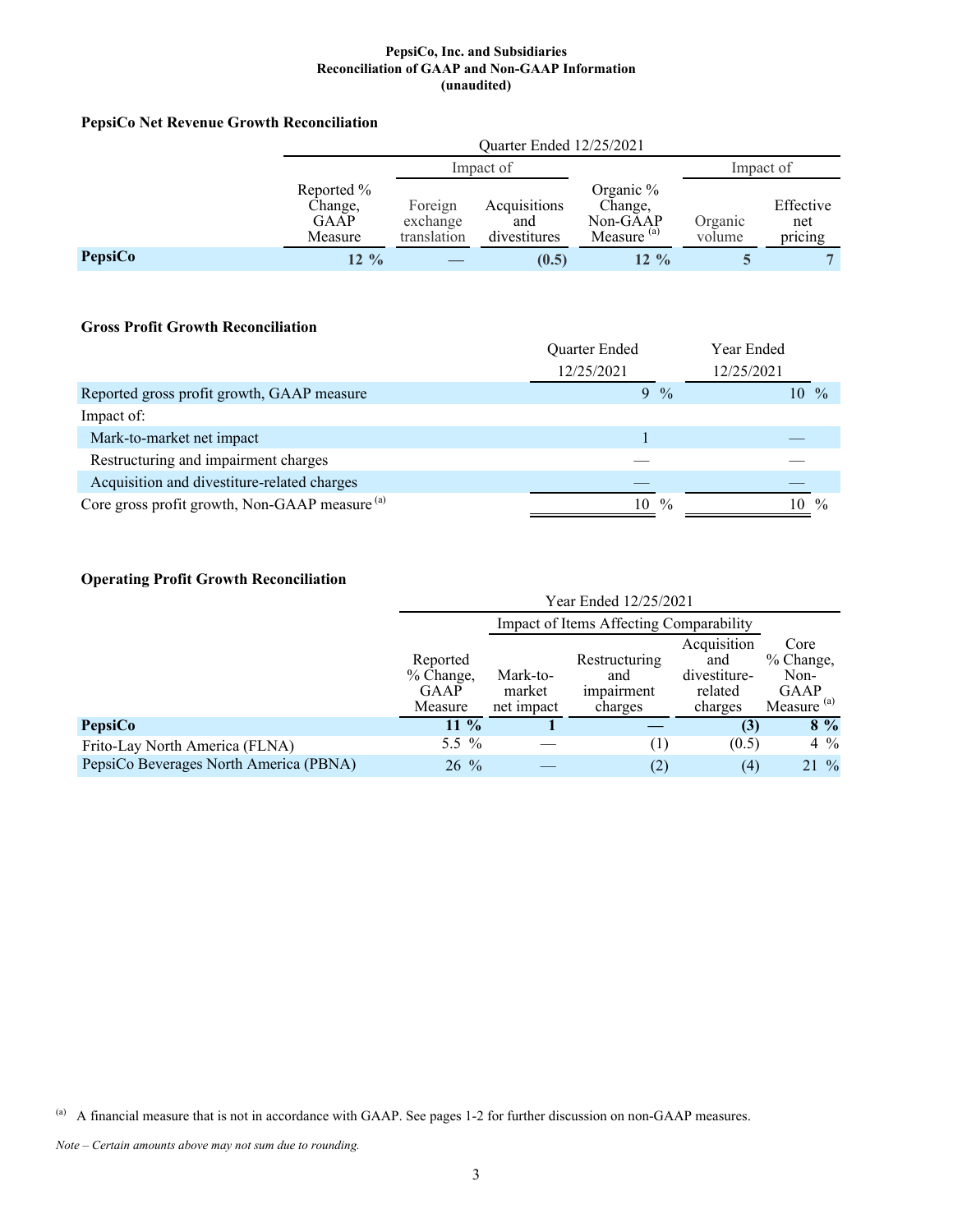### **Net Revenue Growth Reconciliation**

|                                                              | Quarter Ended 12/25/2021                     |                                    |                                  |                                                         |  |  |  |
|--------------------------------------------------------------|----------------------------------------------|------------------------------------|----------------------------------|---------------------------------------------------------|--|--|--|
|                                                              |                                              |                                    |                                  |                                                         |  |  |  |
|                                                              | Reported %<br>Change,<br><b>GAAP</b> Measure | Foreign<br>exchange<br>translation | Acquisitions and<br>divestitures | Organic % Change,<br>Non-GAAP<br>Measure <sup>(a)</sup> |  |  |  |
| North America                                                | $13\frac{9}{6}$                              |                                    |                                  | $12 \frac{9}{6}$                                        |  |  |  |
| Global beverages                                             | $\frac{0}{0}$<br>11                          |                                    | (0.5)                            | $11\frac{9}{6}$                                         |  |  |  |
| Global convenient foods                                      | $13 \frac{9}{6}$                             |                                    |                                  | $13\%$                                                  |  |  |  |
| <b>FLNA</b>                                                  | $13\frac{9}{6}$                              |                                    |                                  | $13\frac{9}{6}$                                         |  |  |  |
| <b>PBNA</b>                                                  | $13\%$                                       |                                    |                                  | 12 %                                                    |  |  |  |
| International                                                | $\frac{0}{0}$<br>12                          |                                    | (1)                              | $11\frac{9}{6}$                                         |  |  |  |
| International beverages                                      | $9\%$                                        |                                    | (1.5)                            | $8\,9/0$                                                |  |  |  |
| International convenient foods                               | $14\frac{9}{6}$                              |                                    | (1)                              | 13 %                                                    |  |  |  |
| Developing and emerging markets                              | DD $%$                                       |                                    | (LSD)                            | DD $%$                                                  |  |  |  |
| Latin America:                                               |                                              |                                    |                                  |                                                         |  |  |  |
| <b>Brazil</b>                                                | DD $%$                                       | <b>LSD</b>                         |                                  | DD $%$                                                  |  |  |  |
| Mexico                                                       | DD $%$                                       | (LSD)                              |                                  | $DD\%$                                                  |  |  |  |
| Europe:                                                      |                                              |                                    |                                  |                                                         |  |  |  |
| Spain                                                        | DD $%$                                       | <b>MSD</b>                         |                                  | $DD\%$                                                  |  |  |  |
| Turkey                                                       | MSD%                                         | <b>DD</b>                          |                                  | DD $%$                                                  |  |  |  |
| Africa, Middle East and South Asia:                          |                                              |                                    |                                  |                                                         |  |  |  |
| Egypt                                                        | DD $%$                                       |                                    | (DD)                             | DD $%$                                                  |  |  |  |
| India                                                        | DD $%$                                       | <b>LSD</b>                         |                                  | DD $%$                                                  |  |  |  |
| Asia Pacific, Australia and New<br>Zealand and China Region: |                                              |                                    |                                  |                                                         |  |  |  |
| China                                                        | DD $%$                                       | (MSD)                              | (MSD)                            | DD $%$                                                  |  |  |  |
| Thailand                                                     | DD $%$                                       | <b>HSD</b>                         |                                  | DD $%$                                                  |  |  |  |

LSD — Low single digit, MSD — Mid single digit, HSD — High single digit, DD — Double digit

### **Net Revenue Growth Reconciliation**

|               |                                              |                                    | Impact of                        |                                                         |
|---------------|----------------------------------------------|------------------------------------|----------------------------------|---------------------------------------------------------|
|               | Reported %<br>Change,<br><b>GAAP</b> Measure | Foreign<br>exchange<br>translation | Acquisitions and<br>divestitures | Organic % Change,<br>Non-GAAP<br>Measure <sup>(a)</sup> |
| PepsiCo       | $13\%$                                       | $\left(1\right)$                   | (2)                              | $10\%$                                                  |
| <b>FLNA</b>   | $8\frac{9}{6}$                               | (0.5)                              |                                  | $7\frac{9}{6}$                                          |
| <b>PBNA</b>   | $12 \frac{9}{6}$                             | (0.5)                              | (1)                              | 10 %                                                    |
| International | $18\%$                                       | (2)                                | (5)                              | $11 \frac{9}{6}$                                        |

<sup>(</sup>a) A financial measure that is not in accordance with GAAP. See pages 1-2 for further discussion on non-GAAP measures.

*Note – Certain amounts above may not sum due to rounding.*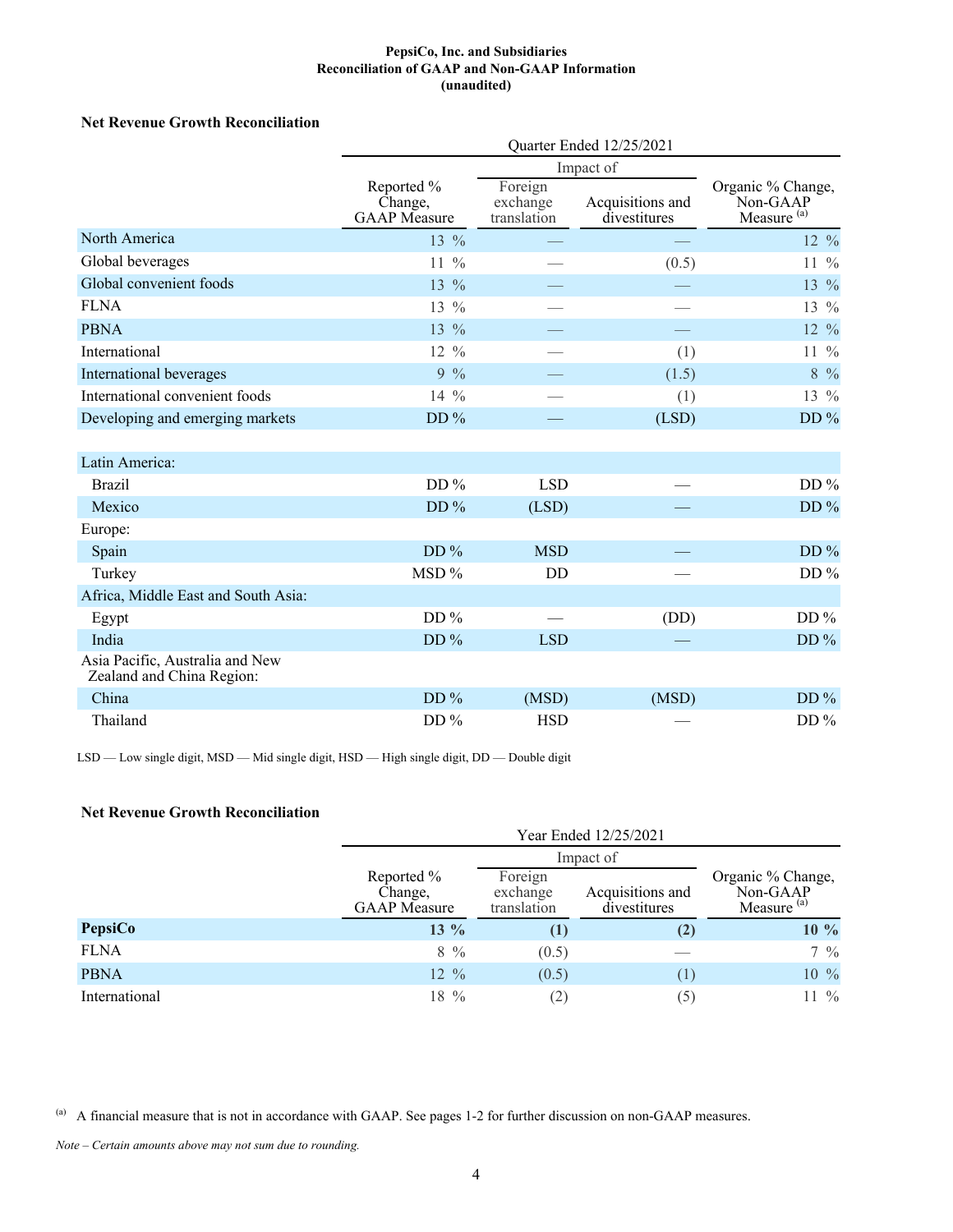### **Quaker Foods North America Net Revenue Growth Reconciliation**

|                                              | Quarter Ended |               |                 |                |                            |                  |
|----------------------------------------------|---------------|---------------|-----------------|----------------|----------------------------|------------------|
|                                              | 12/25/2021    | 12/26/2020    |                 |                | Two-year revenue<br>growth |                  |
| Reported net revenue growth, GAAP measure    |               | $9\%$         |                 | $8\frac{9}{6}$ |                            | $17 \frac{9}{6}$ |
| Impact of:                                   |               |               |                 |                |                            |                  |
| Foreign exchange translation                 |               |               |                 |                | (0.5)                      |                  |
| Organic revenue growth, Non-GAAP measure (a) | 9             | $\frac{0}{0}$ | 8               | $\frac{0}{0}$  |                            | $\frac{0}{0}$    |
|                                              |               | Year Ended    |                 |                |                            |                  |
|                                              | 12/25/2021    | 12/26/2020    |                 |                | Two-year revenue<br>growth |                  |
| Reported net revenue growth, GAAP measure    |               | $\frac{0}{0}$ | $10\frac{9}{6}$ |                |                            | $11 \frac{9}{6}$ |
| Impact of:                                   |               |               |                 |                |                            |                  |
| Foreign exchange translation                 |               |               |                 |                |                            |                  |
| Organic revenue growth, Non-GAAP measure (a) |               | $\frac{0}{0}$ | 11              | $\frac{0}{0}$  | 10                         | $\%$             |

# **Operating Profit Growth Reconciliation**

|             |                                          | Quarter Ended 12/25/2021                |                                                   |                                                         |  |  |
|-------------|------------------------------------------|-----------------------------------------|---------------------------------------------------|---------------------------------------------------------|--|--|
|             |                                          | Impact of Items Affecting Comparability |                                                   |                                                         |  |  |
|             | Reported<br>% Change,<br>GAAP<br>Measure | Restructuring and<br>impairment charges | Acquisition and<br>divestiture-related<br>charges | Core<br>% Change,<br>Non-GAAP<br>Measure <sup>(a)</sup> |  |  |
| <b>FLNA</b> | $10\%$                                   | (5)                                     |                                                   | $5\%$                                                   |  |  |
| <b>PBNA</b> | $(10)\%$                                 | (8)                                     |                                                   | (9)%                                                    |  |  |

(a) A financial measure that is not in accordance with GAAP. See pages 1-2 for further discussion on non-GAAP measures.

*Note – Certain amounts above may not sum due to rounding.*